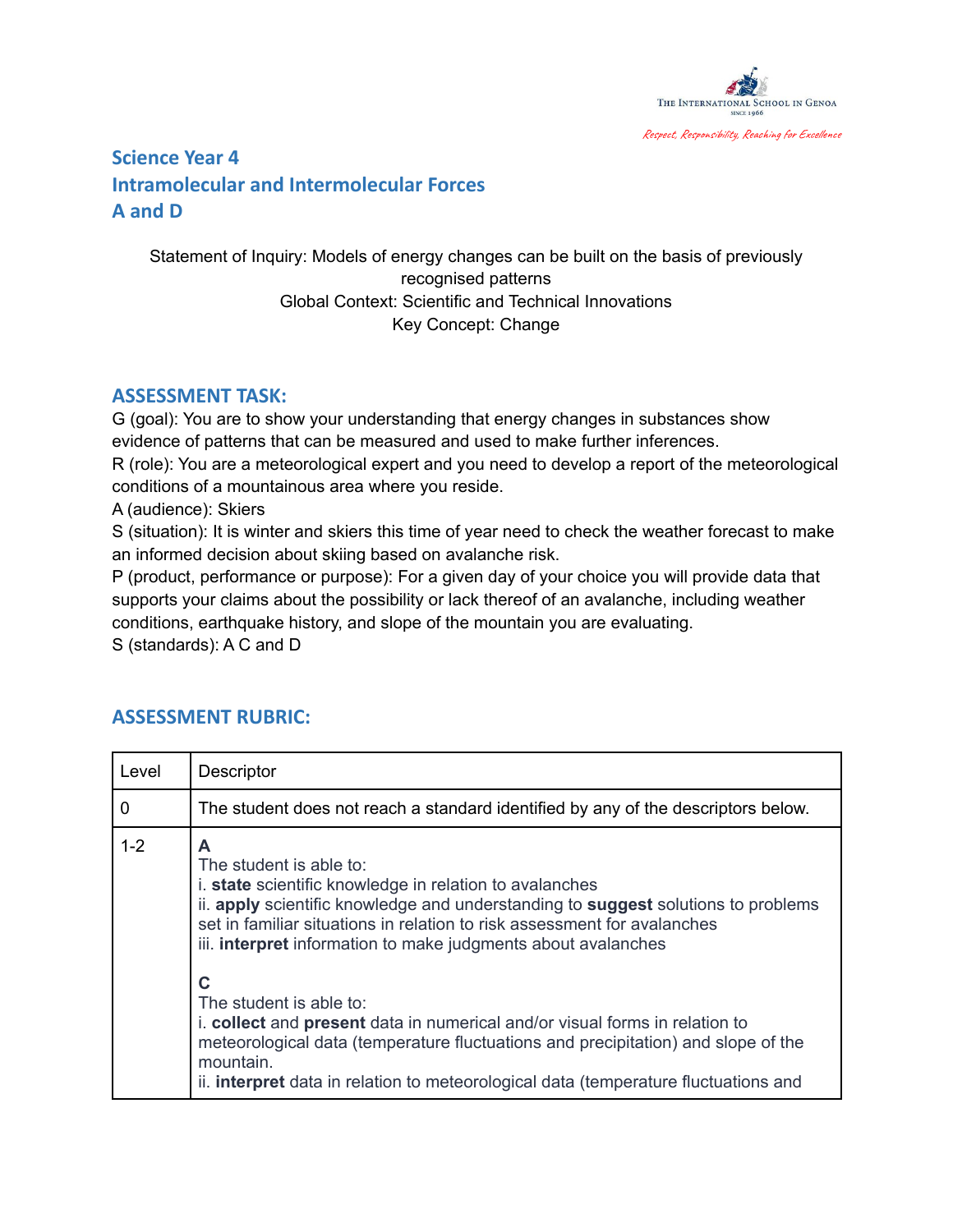

Respect, Responsibility, Reaching for Excellence

|         | precipitation) and slope of the mountain.                                                                                                                                                                                                                                                                                                                                                                                                                                                                   |
|---------|-------------------------------------------------------------------------------------------------------------------------------------------------------------------------------------------------------------------------------------------------------------------------------------------------------------------------------------------------------------------------------------------------------------------------------------------------------------------------------------------------------------|
|         | D<br>The student is able to:<br>i. outline the ways in which science is used to address risk assessment for<br>avalanches.<br>ii. outline the implications of using science to solve a specific problem or issue,<br>interacting with a factor in relation to risk assessment for avalanches.<br>iii. apply scientific language to communicate understanding but does so with limited<br>success in relation to risk assessment for avalanches.<br>iv. document sources, with limited success.              |
| $3 - 4$ | The student is able to:<br>i. outline scientific knowledge in relation to avalanches<br>ii. apply scientific knowledge and understanding to solve problems set in familiar<br>situations in relation to risk assessment for avalanches<br>iii. <b>interpret</b> information to make scientifically supported judgments about<br>avalanches                                                                                                                                                                  |
|         | C<br>The student is able to:<br>i. correctly <b>collect</b> and <b>present</b> data in numerical and/or visual forms in relation to<br>meteorological data (temperature fluctuations and precipitation) and slope of the<br>mountain.<br>ii. accurately interpret data and explain results in relation to meteorological data<br>(temperature fluctuations and precipitation) and slope of the mountain.                                                                                                    |
|         | D<br>The student is able to:<br>i. summarize the ways in which science is applied and used to address risk<br>assessment for avalanches.<br>ii. describe the implications of using science and its application to solve a specific<br>problem or issue, interacting with a factor in relation to risk assessment for<br>avalanches.<br>iii. sometimes apply scientific language to communicate understanding in relation<br>to risk assessment for avalanches.<br>iv. sometimes document sources correctly. |
| $5-6$   | A<br>The student is able to:<br>i. describe scientific knowledge in relation to avalanches<br>ii. apply scientific knowledge and understanding to solve problems set in familiar<br>situations and suggest solutions to problems set in unfamiliar situations in relation<br>to risk assessment for avalanches<br>iii. analyse information to make scientifically supported judgments about<br>avalanches                                                                                                   |
|         | C                                                                                                                                                                                                                                                                                                                                                                                                                                                                                                           |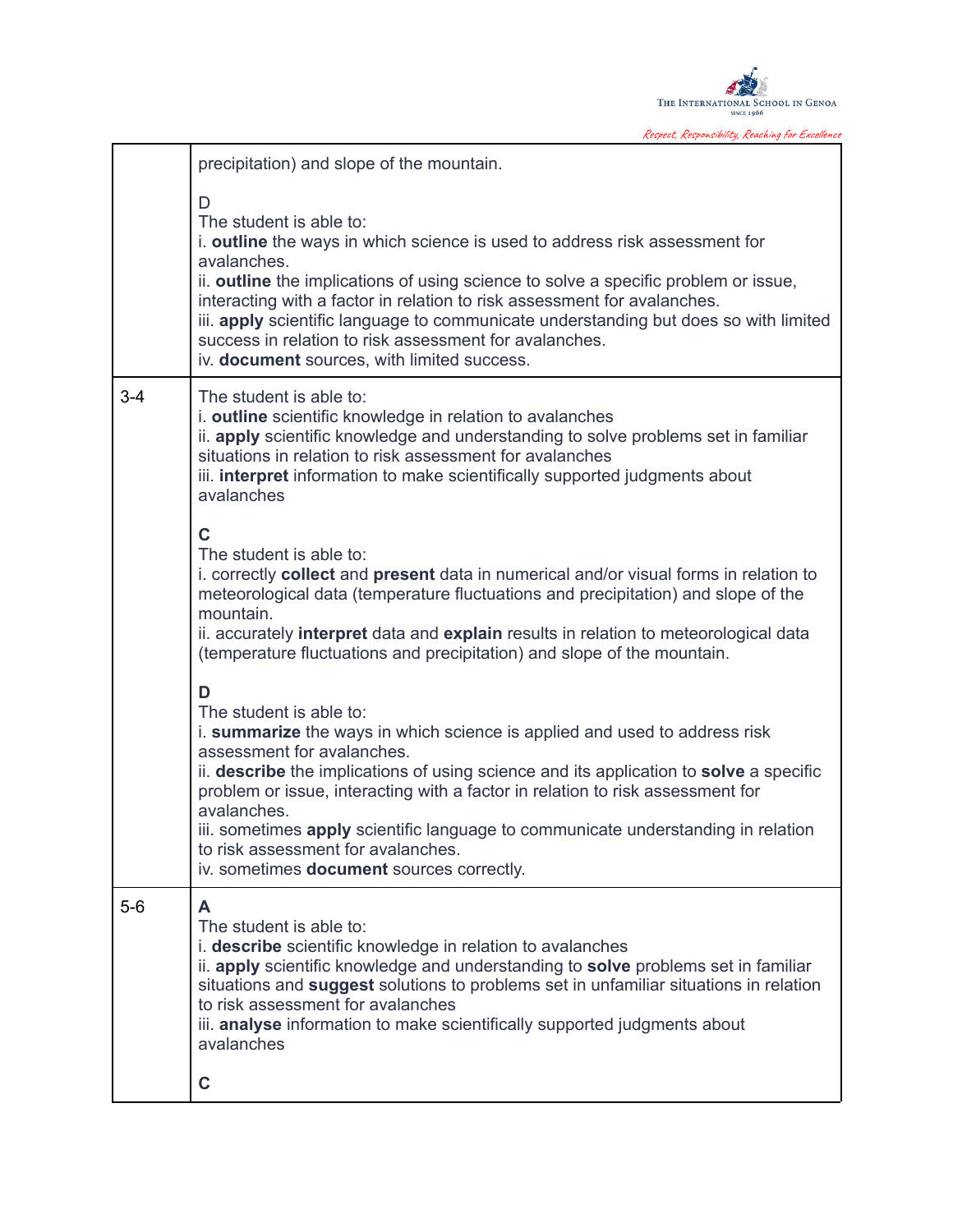

Respect, Responsibility, Reaching for Excellence

|         | The student is able to:<br>i. correctly collect, organize and present data in numerical and/or visual forms in<br>relation to meteorological data (temperature fluctuations and precipitation) and<br>slope of the mountain.<br>ii. accurately interpret data and explain results using scientific reasoning in<br>relation to meteorological data (temperature fluctuations and precipitation) and<br>slope of the mountain.<br>D<br>The student is able to:<br>i. describe the ways in which science is applied and used to address risk<br>assessment for avalanches.<br>ii. discuss the implications of using science and its application to solve a specific<br>problem or issue, interacting with a factor in relation to risk assessment for<br>avalanches.<br>iii. usually apply scientific language to communicate understanding clearly and<br>precisely in relation to risk assessment for avalanches.<br>iv. usually document sources correctly. |
|---------|--------------------------------------------------------------------------------------------------------------------------------------------------------------------------------------------------------------------------------------------------------------------------------------------------------------------------------------------------------------------------------------------------------------------------------------------------------------------------------------------------------------------------------------------------------------------------------------------------------------------------------------------------------------------------------------------------------------------------------------------------------------------------------------------------------------------------------------------------------------------------------------------------------------------------------------------------------------|
| $7 - 8$ | A<br>The student is able to:<br>i. explain scientific knowledge in relation to avalanches<br>ii. apply scientific knowledge and understanding to solve problems set in familiar<br>and unfamiliar situations in relation to risk assessment for avalanches<br>iii. analyse and evaluate information to make scientifically supported judgments<br>about avalanches.                                                                                                                                                                                                                                                                                                                                                                                                                                                                                                                                                                                          |
|         | Ć<br>The student is able to:<br>i. correctly collect, organize, transform and present data in numerical and/or<br>visual forms in relation to meteorological data (temperature fluctuations and<br>precipitation) and slope of the mountain.<br>ii. accurately interpret data and explain results using correct scientific reasoning in<br>relation to meteorological data (temperature fluctuations and precipitation) and<br>slope of the mountain.                                                                                                                                                                                                                                                                                                                                                                                                                                                                                                        |
|         | D<br>The student is able to:<br>i. explain the ways in which science is applied and used to address risk<br>assessment for avalanches.<br>ii. discuss and evaluate the implications of using science and its application to<br>solve a specific problem or issue, interacting with a factor in relation to risk<br>assessment for avalanches.<br>iii. consistently apply scientific language to communicate understanding clearly and<br>precisely in relation to risk assessment for avalanches.<br>iv. document sources completely.                                                                                                                                                                                                                                                                                                                                                                                                                        |